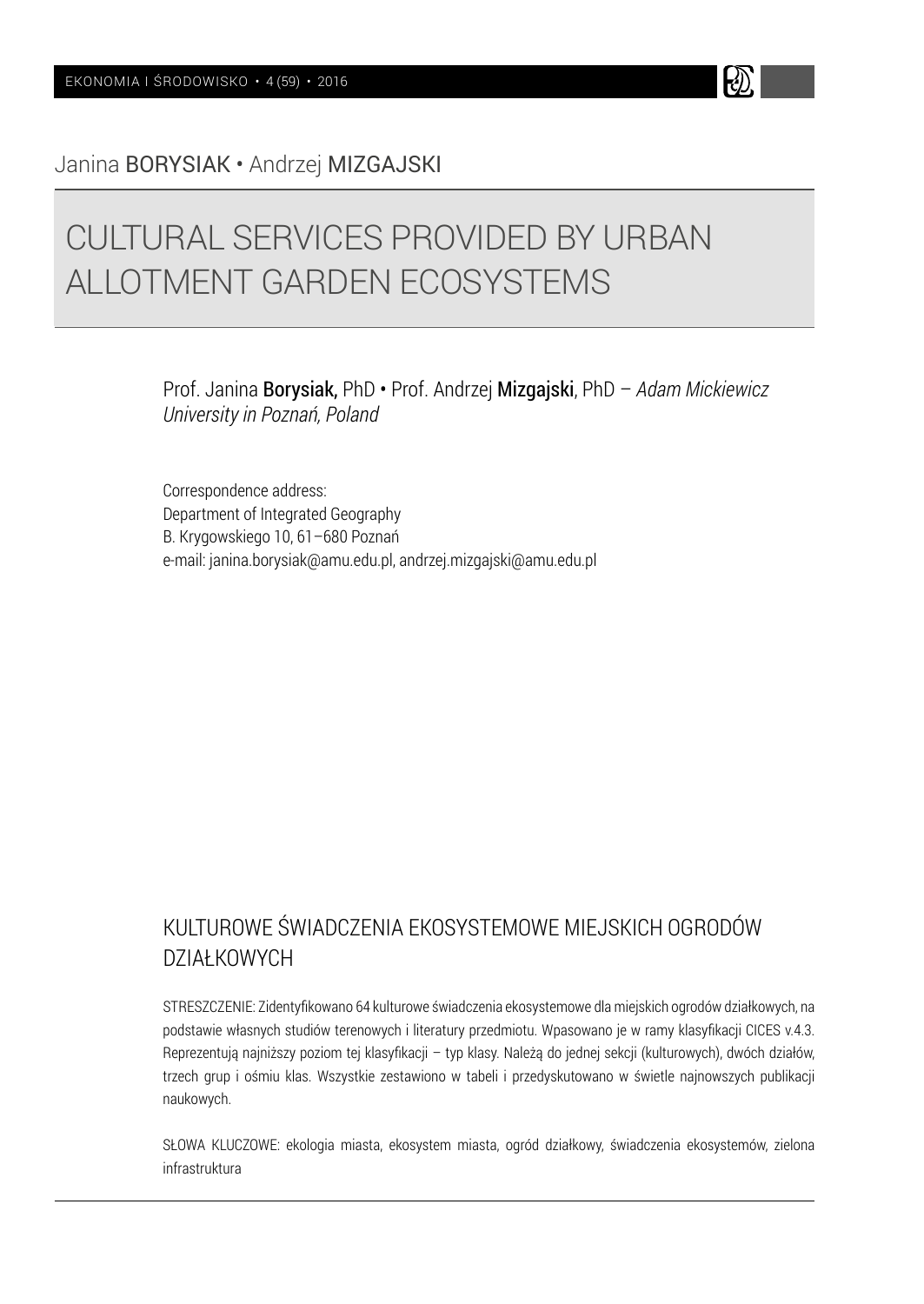# Introduction

Among the quality of life factors in cities, the availability of the green infrastructure and possibility of the passive or active using it are of growing importance. Urban allotment gardens (UAGs) are a significant element of the green infrastructure. They are characterized by a high level of biodiversity, native species predominate in their spontaneous flora. The basic part of the biotic structure are cultivated plants<sup>1</sup>, thus in this respect, UAGs are similar to urban home gardens. The common features of these two types are green sites is the similar level of provisioning and regulating ecosystem services. UAGs are positive distinguished, however, by specific cultural ecosystem services (CES). This results, amongst other things, from their location outside the permanent residents of users. J. Breuste<sup>2</sup> paid attention to the position of UAGs that indicated their intra-urban locations and the tradition of usage for growing fruits and vegetables. Recently, several papers use ecosystem services approach for consideration of benefits, which UAGs provide to their holders. I. Langemever et al. $3$  gave an overview of the services offered by allotment gardens in Europe. A. Speak et al.<sup>4</sup> discussed the differences between the services provided by UAGs and parks in Manchester and Poznań. Camps-Calvet et al.5 reported on the perception of services delivered by UAGs in Barcelona from the allotment users' point of view.

An attempt at summarizing the position of allotment gardens in the social-ecological system is the monograph by S. Bell et al.<sup>6</sup> It presents results of the multidisciplinary research carried out in the framework of the COST Action TU1201 Urban Allotment Gardens in European Cities – Future, Chal-

<sup>1 [</sup>J. Borysiak, A. Mizgajski, A. Speak, *Floral biodiversity of allotment gardens and its contribution to urban green infrastructure*, "Urban Ecosystems" 2016, pp. 1–13.

<sup>2</sup> J. Breuste, *Allotment gardens as part of urban green infrastructure: Actual trends and perspectives in Central Europe*, in: N. Müller, P. Werner, J.G. Kelcey (eds), *Urban Biodiversity and Design*, 2010, pp. 463–476.

<sup>3</sup> J. Langemeyer, M.J. Latkowska, E.N. Gómez-Baggethun, *Ecosystem services from urban gardens*, in: S. Bell, R. Fox-Kämper, N. Keshavarz et al. (eds), *Urban allotment gardens in Europe*, London and New York 2016, pp. 115–141.

<sup>4</sup> A. Speak, A. Mizgajski, J. Borysiak, *Allotment gardens and parks: Provision of ecosystem services with an emphasis on biodiversity*, "Urban Forestry and Urban Greening" 2015 no. 14, pp. 772–781.

<sup>5</sup> M. Camps-Calvet, J. Langemeyer, L. Calvet-Mir, E. Gómez-Baggethun, *Ecosystem services provided by urban gardens in Barcelona, Spain: Insights for policy and planning*, "Environmental Science and Policy" 2016 no. 62, pp. 14–23.

<sup>6</sup> S. Bell, R. Fox-Kämper, N. Keshavarz et al. (eds), *Urban allotment gardens in Europe*, London and New York 2016, p. 384.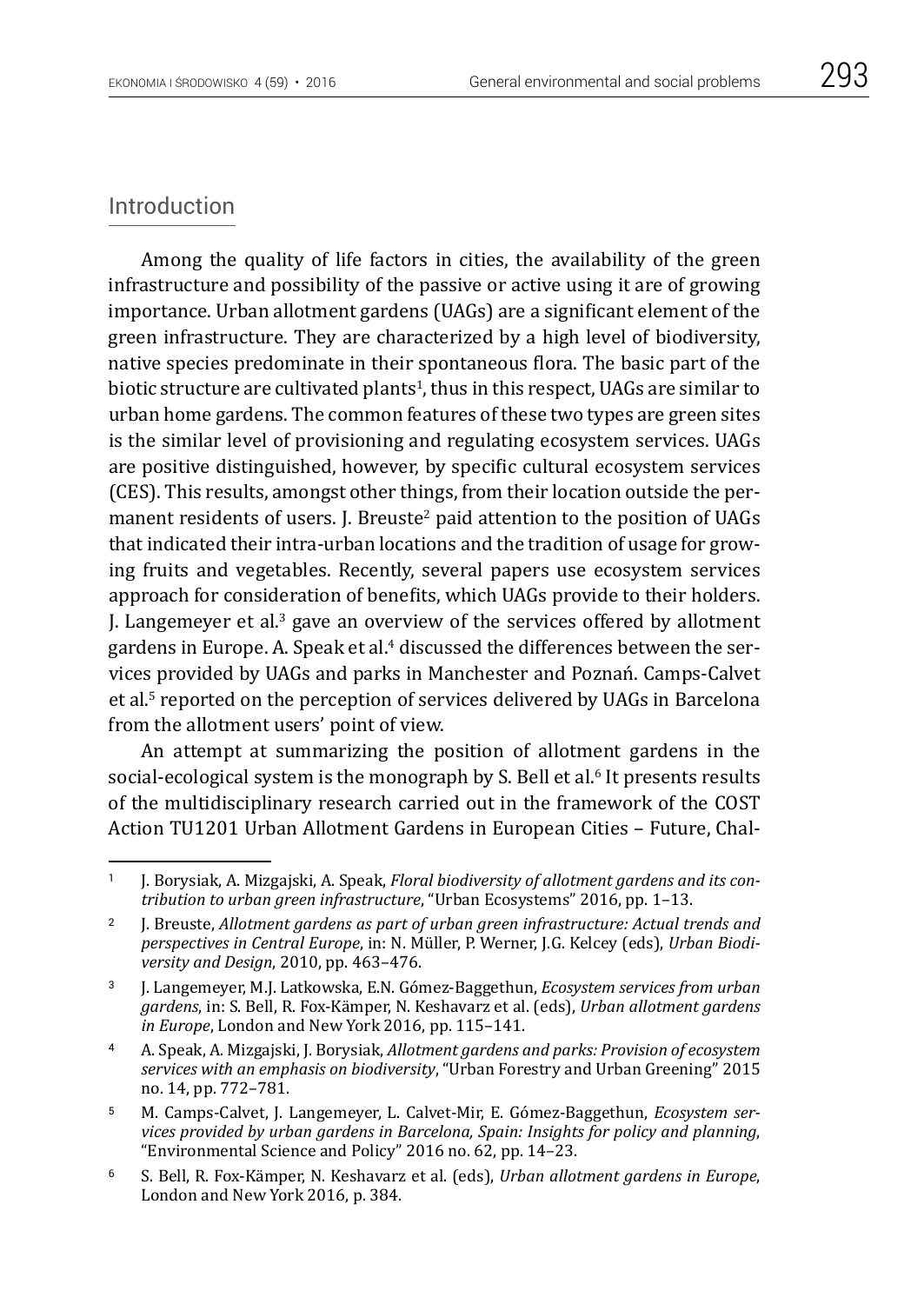lenges and Lessons Learned. Polish experience in this area can be particularly valuable as this is a country with the highest number of allotments sites in Europe in relation to population<sup>7</sup>.

The existing research findings make it possible to conclude that cultural benefits are of key importance for UAGs holders and this importance has been growing recently.

Cultural benefits are inherent linked to their subjective perception by receivers, hence their different specification in publications. It would be of importance to adopt more or less uniform classification to increase the comparability of diverse studies. The aim of this paper is to present the set of CES provided by UAGs and to attribute the identified categories to the Common International Classification of Ecosystem Services (CICES).

# Cultural benefits of UAG ecosystems as an object of research

According to the definition in the Millennium Ecosystem Assessment<sup>8</sup>, cultural ecosystem services signify the psychosocial aspects of people-nature interactions. R. Russell et al.<sup>9</sup> reported that CES represent *'intangible dimensions of the links between people and ecosystems that are psychological, philosophical, social, and spiritual and are at the very core of human preferences and values*'. Cultural services constitute one of three sections in the CICES  $v.4.3^{10}$ . While accepting this classification, one should notice the statement by K.M.A. Chan et al.<sup>11</sup> that most of cultural benefits are produced not only through cultural services but also through provisioning services. D. La Rosa et al.12 emphasized that '*CES are directly experienced and appreciated by people through ecosystems, thus, unlike other services*'. Publications devoted to ecosystem services provided by UAGs<sup>3,4,5,6</sup> use various approaches to the classification of CES. From the point of view of the CES diagnosis, the ethno-

<sup>7</sup> B. Wycichowska, *Przesądzona zmiana polityki państwa w zakresie ogrodnictwa działkowego*, "Przegląd Komunalny" 2013 no. 2, pp. 44–48.

<sup>8</sup> *The Millennium Ecosystem Assessment, Ecosystems and Human Well-being: Biodiversity Synthesis*, Washington 2005.

<sup>9</sup> R. Russell, A.D. Guerry, P. Balvanera et al., *Humans and nature: how knowing and experiencing nature affect well-being*, "Annual Reviews Environment and Resources" 2013 no. 38, pp. 473–502.

<sup>10</sup> R. Haines-Young, M. Potschin, *CICES. Towards a common classification of ecosystem services. CICES v.4.3* (January 2013), www.cices.eu [28-09–2016].

<sup>11</sup> K.M.A. Chan, T. Satterfield, J. Goldstein, *Rethinking ecosystem services to better address and navigate cultural values*, "Ecological Economics" 2012 no. 74, pp. 8–18.

<sup>12</sup> D. La Rosa, M. Spyra, L. Inostroza, *Indicators of cultural ecosystem services for urban planning: A review*, "Ecological Indicators" 2016 no. 61, pp. 74–89.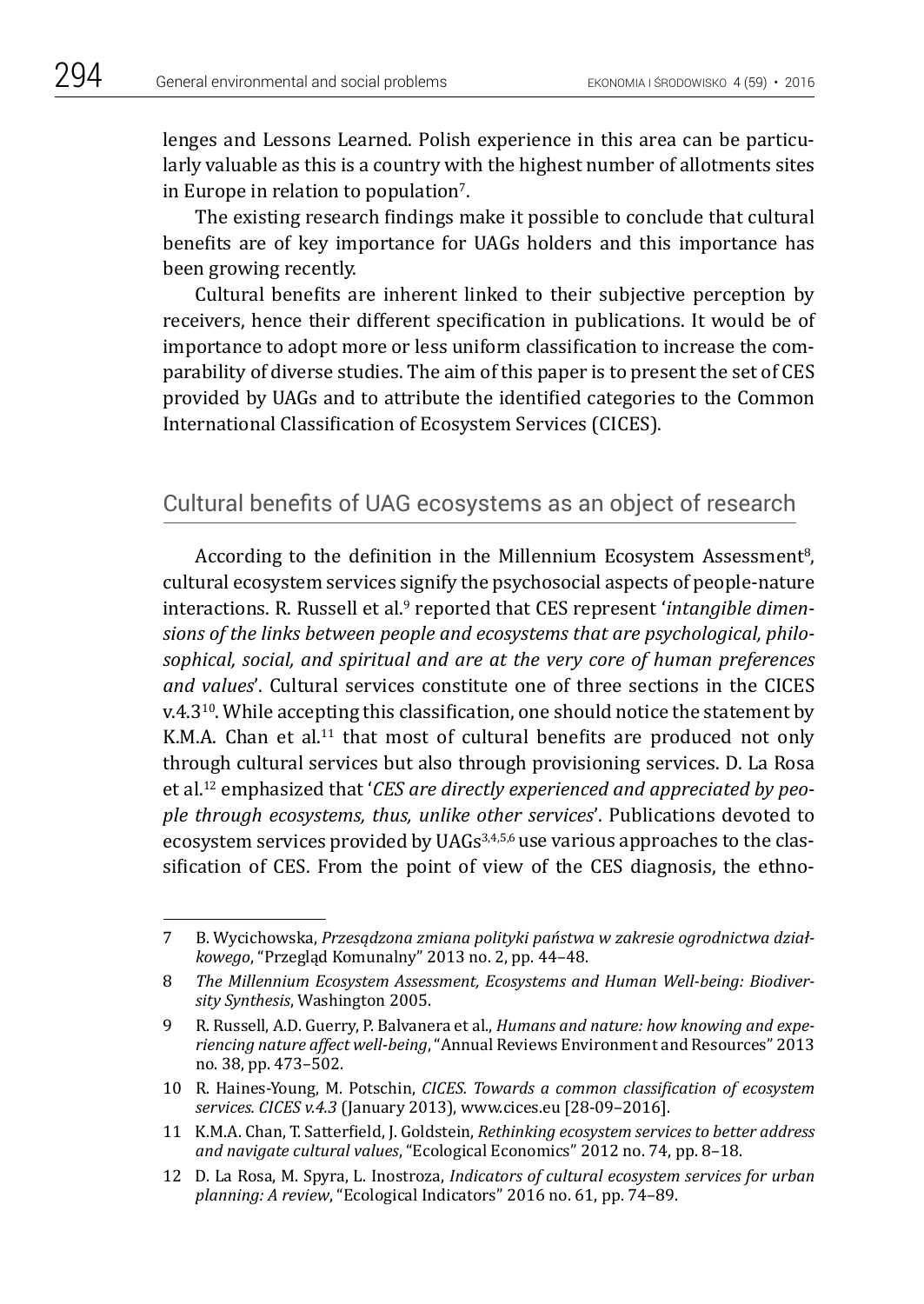graphic monograph<sup>13</sup> is particular valuable. It takes into account the main CES included into three groups of interactions between the person and the allotment garden, namely, physical, intellectual and spiritual ones. R. Shelton14 presented motives that guided him in the arrangement of the plot in a personal account. A.E. van den Berg and M.H.G. Custers15 indicated the importance of gardening for alleviating stress. M. Ferres and T.G. Townshend16 have described the current benefits (social, health and well-being) and future opportunities of allotments in the UK. J. Breuste and M. Artmann<sup>17</sup> described the cultural benefits from allotmenteers' perspectives. A few CES from UAGs were characterized by J. Langemeyer et al.<sup>3</sup> Similar research was conducted in Barcelona<sup>6</sup>. Several papers concern the role of gardening activities in an individual's emotional, physical and spiritual renewal<sup>18,19,20,21,22</sup>.

# Study procedure

The paper presents the results on the identification of cultural benefits provided by UAGs. The investigations base on the expert knowledge of authors, own field study in Poznań's UAGs, scientific papers as well as publications addressed to a wide audience.

- <sup>18</sup> N. Dunnett, M. Qasim, *Perceived benefits to human well being of urban gardens*, "Hort Technology" 2000 no. 10, pp. 40–45.
- <sup>19</sup> C. Milligan, A. Gatrell, A. Bingley, '*Cultivating health*'*: therapeutic landscapes and older people in northern England*, "Social Science and Medicine" 2004 no. 58, pp. 1781– 1793.
- <sup>20</sup> J.L. Hawkins, K.J. Thirlaway, K. Backx et al., *Allotment gardening and other leisure activities for stress reduction and healthy ageing*, "Hort Technology" 2011 no. 21, pp. 577–585.
- <sup>21</sup> S.A. Park, K.S. Lee, K.C. Son, *Determining exercise intensities of gardening tasks as a physical activity using metabolic equivalents in older adults*, "Hort Science" 2011 no. 46, pp. 1706–1710.
- <sup>22</sup> B. Kabiri, L. Balilan, *The analysis of the Iranian garden-therapy process based on the perceptual ecologic theory*, "Journal of Art and Architecture" 2015 no. 1, pp. 5–13.

<sup>13</sup> M. Szczurek, M. Zych (eds), *Dzieło-działka*, Muzeum Etnograficzne im. Seweryna Udzieli w Krakowie 2012, Kraków, p. 382.

<sup>14</sup> R. Shelton, *Allotted time, two blokes, one shed, no idea*, Robin Shelton 2006, p. 372.

<sup>15</sup> A.E. van den Berg, M.H.G. Custers, *Gardening promotes neuroendocrine and affective restoration from stress*, "Journal of Health Psychology" 2011 no. 16, pp. 3–11.

<sup>16</sup> M. Ferres, T.G. Townshend, *The social, health and well-being benefits of allotments: five societies in Newcastle*, "Global Urban Research Unit, Electronic Working Paper" 2012 no. 47, p. 47.

<sup>17</sup> J. Breuste, M. Artmann, *Allotment garden contribute to urban ecosystem service: Case study Salzburg, Austria*, "Journal of Urban Planning and Development" 2015 no. 141(3), pp. 1–10.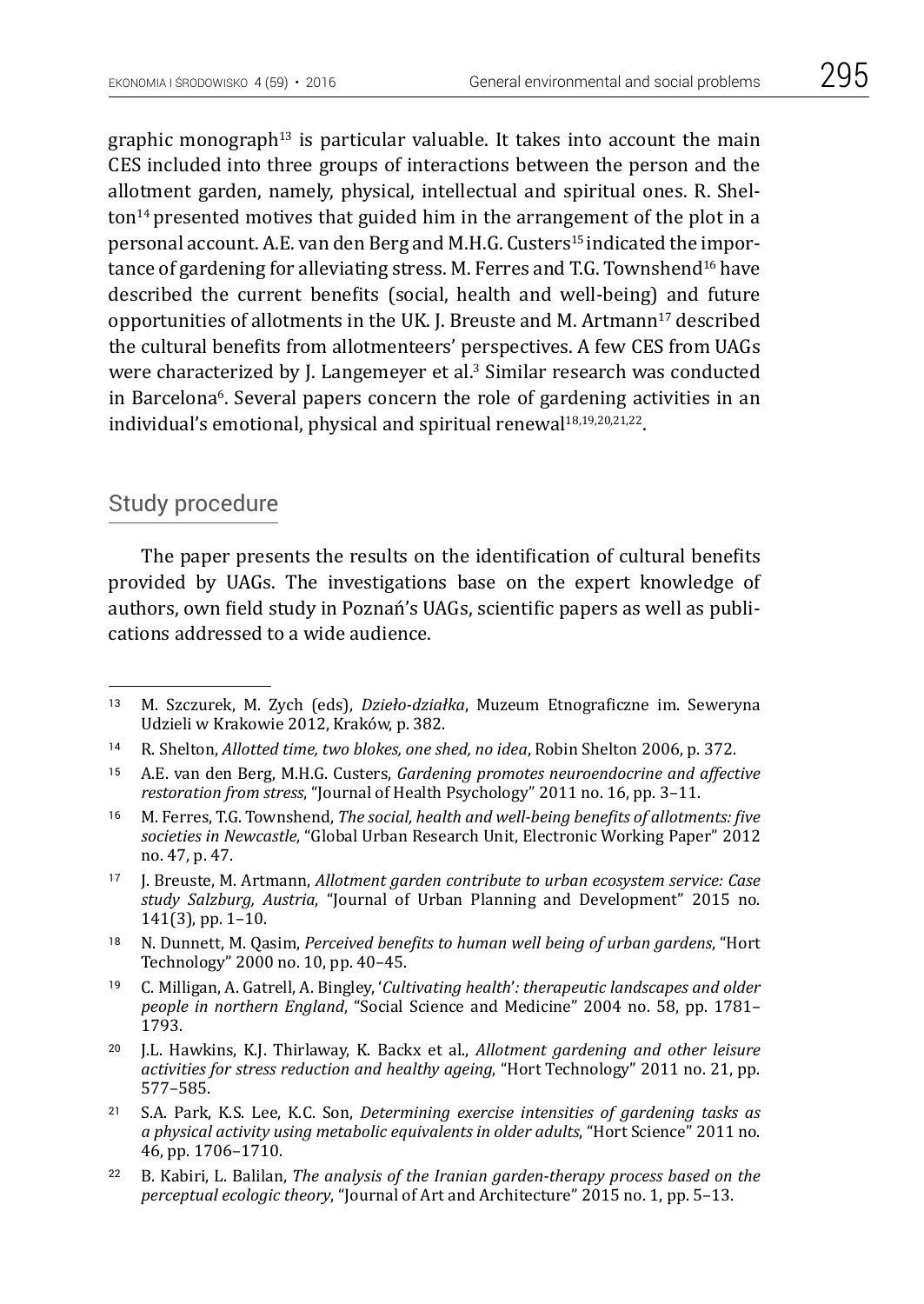The presented work follows the research on biodiversity (J. Borysiak et al.<sup>1</sup>) and study on ecosystem services (A. Speak et al.<sup>5</sup>) carried out for UAGs in Poznań. One part of that studies was a questionnaire interview completed by 110 allotment garden users with the help of the researchers. Some questions concerned gardeners opinion to the importance of CES. The results of discourses on CES with members of the management boards of 11 UAGs have been also considered as a significant source of knowledge. We analysed related records in garden chronicles. The identified cultural ecosystem services have been attributed to the Common International Classification of Ecosystem Services CICES v.4.3.

# Cultural benefits of UAGs ecosystems

Sixty four cultural ecosystem services on the most detailed level 'class type' of the CICES v.4.3 were identified. They represent 2 divisions, 3 groups and 8 classes (table 1). Numbers of recognized services in the classes are very diverse. This reflects the different detailed perception of individual cultural benefits.

'Intellectual interactions' as the dominating group occurs in 45 class types of benefits clustered in 5 classes. Seeing urban allotment gardens as the subject of research is the largest class, which consists of 14 benefit class types. The class 'Allotment gardening heritage …' contains 12 class types. Similarly extended (10 benefits) is the class 'Enhancing and building family ties and relations with society …'. Former two classes in this group are less numerous: place of gaining and providing knowledge on the nature and allotmenteering (6) and objects of cultural creativity (3). The other smaller two groups: 'Physical and experiential interactions' and 'Spiritual interactions' comprise respectively 10 and 9 class types.

While the table 1 reflects a general state of knowledge, the table 2 illustrates the spread of users real opinions concerning the significance of some CES provided by UAGs in Poznań.

# Discussion of results

One of the CES groups provided by UAGs is the physical and experiential interactions between the allotment garden holder and the used ecosystem. Mostly activities performed at the plot are treated as the source of recreation: composting, cutting trees and shrubs, digging, fertilizing, harvesting and processing fruits or vegetables, mowing, raking, sowing and planting, watering,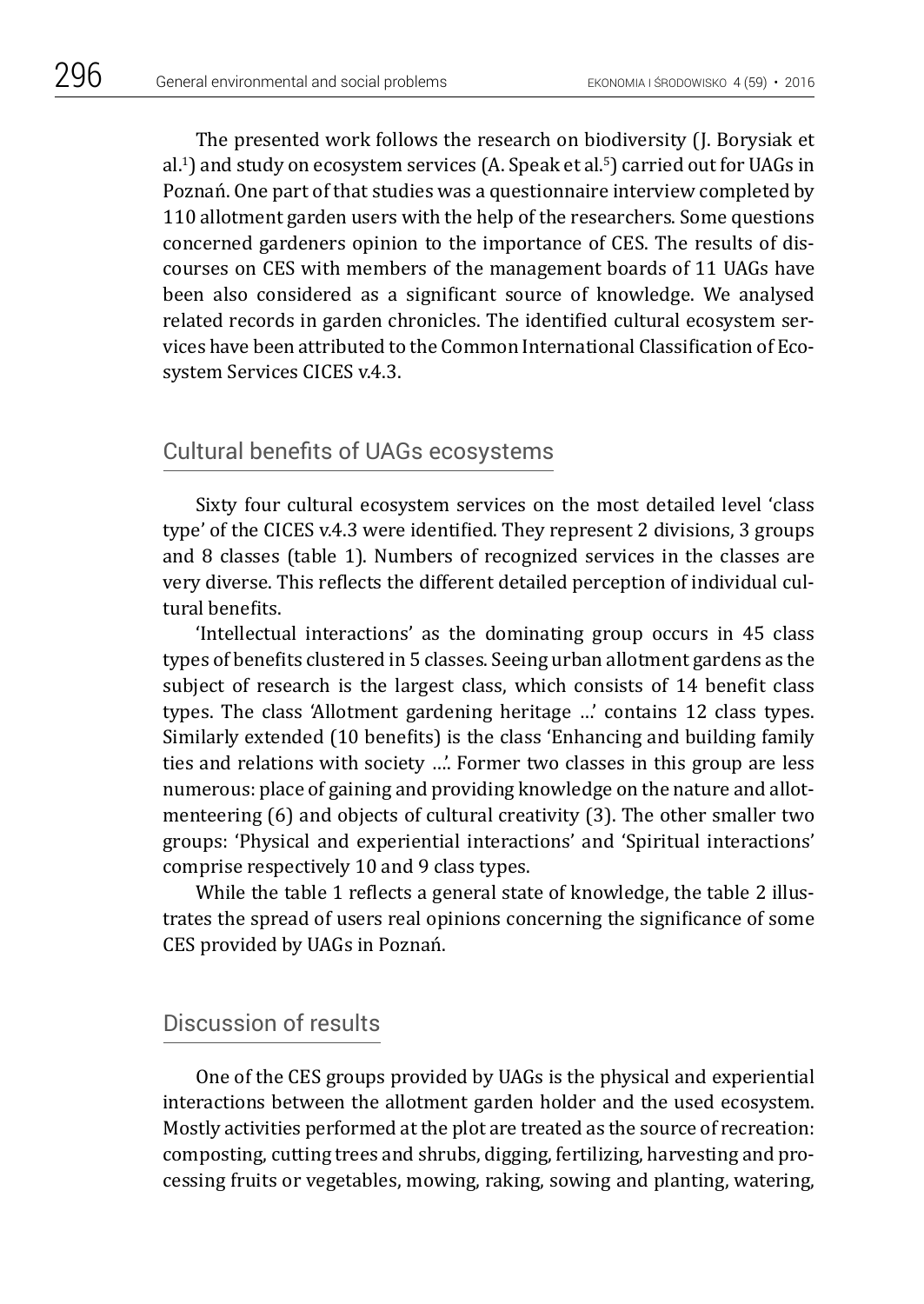weeding, and also 'do-it-yourself' tasks. They are a simple way of harnessing the healing power of nature and an opportunity for an individual's emotional, physical and spiritual renewal. Hawkins et al.20 found that allotment gardeners showed significantly lower stress level than other urban inhabitants, who only performed indoor activities. Similarly, A.E. van den Berg and M.H.G. Custers15 reported that passive relaxation releases the stress more slowly than working in one's allotment. The mental health benefits from private gardens are highly appreciated by people<sup>18</sup>. Fifty percent of allotmenteers in Salzburg would like to reduce the maintenance gardening to have more time to relax<sup>23</sup>.

Physical activities in gardens help to fight the dementia syndrome<sup>24</sup>. J.N. Davis et al.25 documented a positive influence on blood pressure, cholesterol synthesis and body mass. Regular gardening is effective in improving diabetes care<sup>26</sup>. J. Langemeyer et al.<sup>3</sup> quoted the results of study by A. Taylor et al., which document healthy child development under the influence of contact with nature. J.L. Hawkins et al.<sup>20</sup> and S.A. Park et al.<sup>21</sup> concluded that gardening is an excellent motivation to undertake physical activities by older adults. C. Milligan et al.<sup>19</sup> demonstrated that the positive influence of gardening on the quality of life and emotional well-being of older people is greater when these activities are performed in allotments than in home gardens. Such actions in communal gardening sites are called the cultivation of 'therapeutic landscape'<sup>22</sup>. As many as 99% allotmenteers in Poznań found physical well-being benefits to be very important for them (table 2), while psychological well-being benefits were important for 95%. The demographic burden ratio in Poznań increases dynamically, which means society's ageing and an increased demand for healthcare services $27$ . Such a demographic change exposes the role of allotmenteering for older adults as a way to actively spend time.

<sup>23</sup> J.H. Breuste, M. Artmann, *Cultural benefits from allotment gardens in Salzburg, Austria*, in: S. Bell, R. Fox-Kämper, N. Keshavarz et al. (eds), *Urban allotment gardens in Europe*, London and New York 2016, pp. 133–134.

<sup>24</sup> D. Gębka, K. Kędziora-Kornatowska, M. Podhorecka et al., *Activation of the elderly with dementia syndrome,* "Medical and Biological Sciences" 2015 no. 29, pp. 5–9.

<sup>25</sup> J.N. Davis, E.E. Ventura, L.T. Cook et al., *LA Sprouts: A gardening, nutrition, and cooking intervention for Latino youth improves diet and reduces obesity*, "Journal of the American Dietetic Association" 2011 no. 111, pp. 1224–1230.

<sup>26</sup> D.L. Armstrong, *A community diabetes education and gardening project to improve diabetes care in a Northwest American Indian tribe*, "Diabetes Educator" 2000 no. 26, pp. 113–120.

<sup>27</sup> T. Kaczmarek, M. Walaszek, *4.1. Rozmieszczenie, dynamika i struktura ludności*, in: T. Kaczmarek (ed.), *Koncepcja kierunków rozwoju przestrzennego metropolii Poznań*, Poznań 2015, pp. 63–85.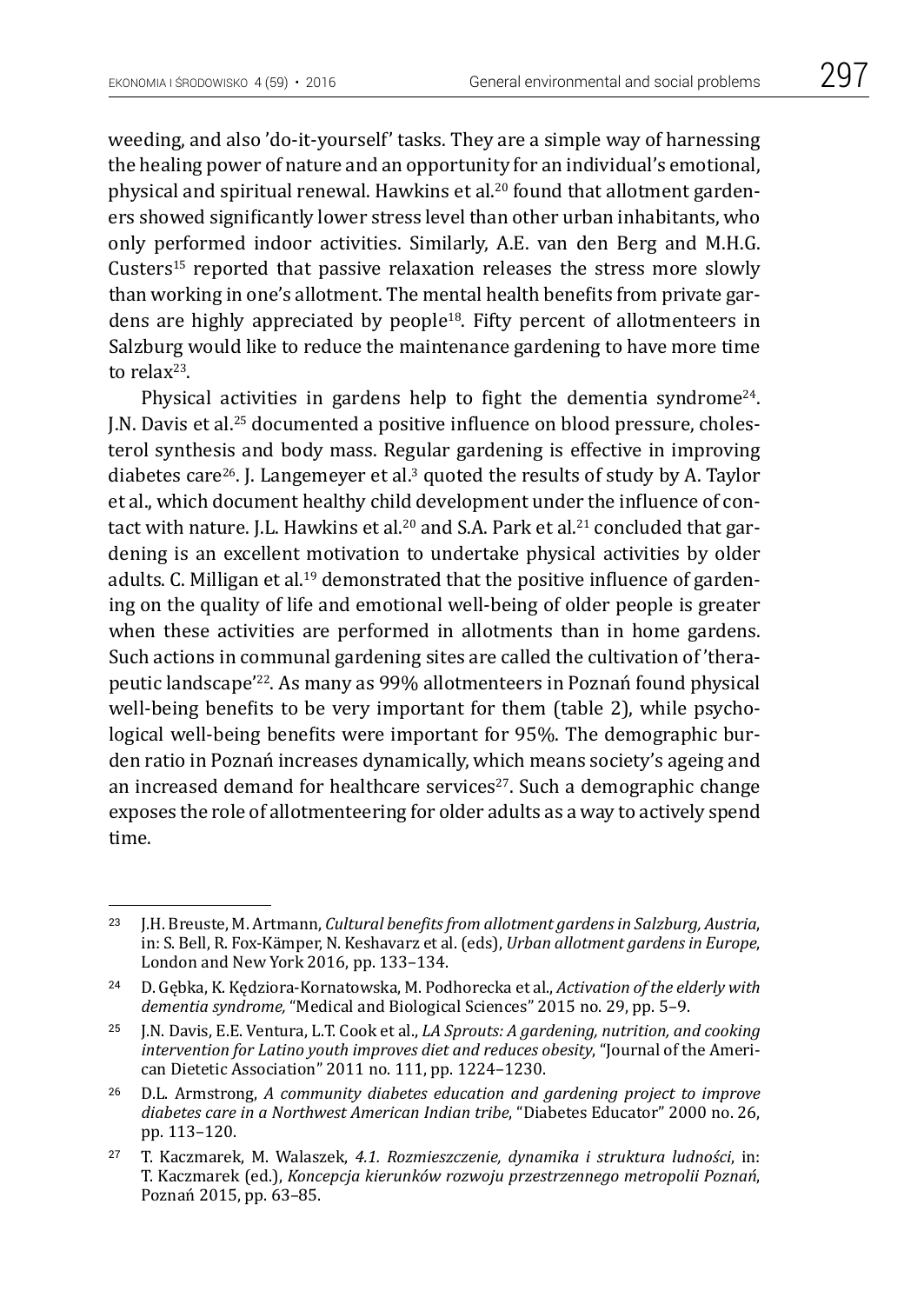The level of social cohesion is also related to CES provided by UAGs. Such a social contacts are stronger in Polish than in Austrian AGs<sup>23</sup>. For example (table 2), problems connected with cultivating plants are solved by Poznań allotment holders by looking for help from other allotment users (72% of respondents, including 66% from others gardeners in the same UAGs estate) more often than by searching in specialist publications (24%). Some people (28%) gained knowledge from older family members. A significant part of respondents (42%) gained knowledge through their own experience. Advice was sought from gardening specialists of the UAG District Management only occasionally (4%). In Salzburg, only a half of those surveyed (48%) learned gardening from other gardeners, but they used published information more often<sup>23</sup>. The majority of Poznań gardeners  $(68%)$  concluded that allotmenteering requires continuous learning. S. Barthel et al.<sup>28</sup> found that the allotment gardens function as communities-of-practice. Knowledge in allotment gardens are retained and transmitted by imitation of practices, oral communication and collective rituals and habits.

#### **Conclusions**

The analysis conducted, systematizes the knowledge about cultural ecosystem services provided by UAGs. The frequent practise of using the CICES as a framework motivated authors to apply it for ordering cultural benefits for people resulting from processes and functions of allotment gardens. Considering that CICES is a general classification, an adjustment to this specific type of urban ecosystem has been implemented.

The completed catalogue of UAGs' CES facilitates to compare the results of studies from different cities with various social-ecological conditions. One can see the presented approach as a reference point for other inventories of cultural services provided by various types of urban ecosystems.

<sup>28</sup> S. Barthel, C. Folke, J. Colding, *Social-ecological memory in urban gardens*-*Retaining the capacity for management of ecosystem services*, "Global Environmental Change" 2010 no. 20, pp. 255–265.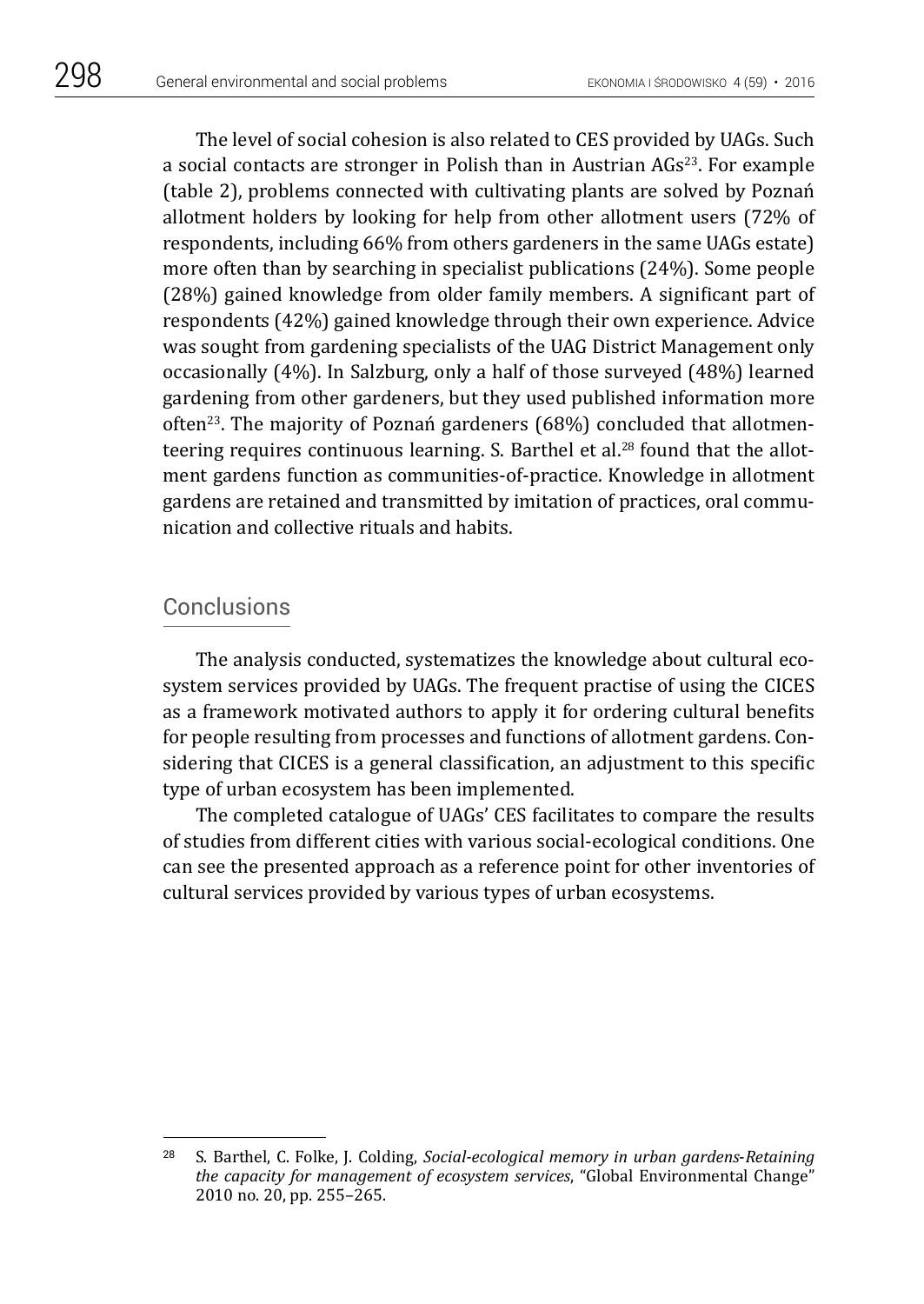| ×<br>۰, | I |
|---------|---|

| <b>Section</b>       | <b>Division</b>                                                                                             | Group                               | Class                                                                                                                                                  | Class type                                                                                                                                                                                                                                                                                                                                                                                                                                                                                                                                                                                                  |
|----------------------|-------------------------------------------------------------------------------------------------------------|-------------------------------------|--------------------------------------------------------------------------------------------------------------------------------------------------------|-------------------------------------------------------------------------------------------------------------------------------------------------------------------------------------------------------------------------------------------------------------------------------------------------------------------------------------------------------------------------------------------------------------------------------------------------------------------------------------------------------------------------------------------------------------------------------------------------------------|
| Cultural<br>services | Physical and<br>Physical and<br>intellectual<br>experiential<br><i>interactions</i><br>interactions<br>situ |                                     | Physical experience<br>of the nature of an<br>allotment garden in                                                                                      | Physical experience of: 13,14; and authors' recognition<br>1. natural rhythms of nature and their manifestations<br>in the condition of cultivated plants and spontaneous<br>vegetation<br>2. climate change and its consequences visible in the<br>habits of plant cultivation<br>3. developmental biology of cultivated plants and<br>spontaneous flora species<br>4. biodiversity of fauna and flora<br>5. developmental biology of oppressive weeds<br>6. developmental biology of cultivation pests and the<br>damage caused<br>7. taste and nutritional values of cultivated fruits and<br>vegetables |
|                      |                                                                                                             |                                     | Using the nature of<br>an allotment garden<br>for recreation: physi-<br>cal and mental,<br>individual and collec-<br>tion, intensive and<br>relaxation | Recreation by: 13,15,23,29,30,31; and authors' recognition<br>8. physical activity during gardening: digging, watering,<br>weeding etc.<br>9. physical activity during: competitions, dances, games,<br>festivals etc.<br>10. relaxation while: contemplating nature, walking etc.                                                                                                                                                                                                                                                                                                                          |
|                      |                                                                                                             | Intellectual<br><i>interactions</i> | Allotment gardens<br>as an object of<br>scientific research                                                                                            | Scientific subjects in publica-<br>tions:1,28,30,31,32,33,34,35,36,37,38,39<br>11. biology and autecology of flora and fauna species                                                                                                                                                                                                                                                                                                                                                                                                                                                                        |

| Table 1. |  |  |  |  |  |  | Cultural services provided by urban allotment garden ecosystems |
|----------|--|--|--|--|--|--|-----------------------------------------------------------------|
|----------|--|--|--|--|--|--|-----------------------------------------------------------------|

- <sup>29</sup> E. Duś, *Recreational use and health functions of allotments gardens in the Katowice conurbation,*
- <sup>30</sup> R. Szkup, Użytkowanie rodzinnych ogrodów działkowych (ROD) przez społeczność wielkomiejską, Łódź.<br>2013.
- 2013. <sup>31</sup> A. Adamczewska, J. Janowska, *Występowanie zagrożonych gatunków flory segetalnej na terenie pracowniczych ogrodów działkowych w północnej części Łodzi,* "Acta Universitatis Lodziensis" 1998 no.
- <sup>32</sup> W. Biaduń, *Winter avifauna of Lublin species composition, distribution and numbers, "Berkut" 2005*<br>no. 14. pp. 1–23.
- <sup>33</sup> E. Andersson, S. Barthel, K. Ahrné, *Measuring social-ecological dynamics behind the generation of <i>ecosystem services*, "Ecological Applications" 2007 no. 17, pp. 1267–1278.
- <sup>34</sup> E. Domene, D. Sauri, *Urbanization and class-produced natures: Vegetable gardens in the Barcelona Metropolitan Region*, "Geoforum" 2007 no. 38, pp. 287–298.
- *Metropolitan Region*, "Geoforum" 2007 no. 38, pp. 287–298. <sup>35</sup> D. Figurska-Ciura, K. Łoźna, M. Styczyńska*, Cadmium, lead, zinc and copper contents in selected vegetables and fruit from garden allotments of the South-Western Poland,* "Polish Journal of Food and
- 36 A.E. van den Berg, M. van Winsum-Westra, *Manicured, romantic, or wild? The relation between need for structure and preferences for garden styles,* "Urban Forestry and Urban Greening" 2010 no. 9, pp.
- 179–186. <sup>37</sup> A.E. van den Berg, M. van Winsum-Westra, S. de Vries, S.M.E. van Dillen, *Allotment gardening and health: a comparative survey among allotment gardeners and their neighbors without an allotment,*
- "Environmental Health" 2010 no. 9: 74. <sup>38</sup> R.S. Matos, D.S. Batista, *Urban agriculture: the allotment garden as structures of urban sustainability,*
- <sup>39</sup> B.B. Lin, S.M. Philpott, S. Jha, *The future of urban agriculture and biodiversity-ecosystem services: Challenges and next steps,* "Basic and Applied Ecology" 2015 no. 16, pp. 189–201.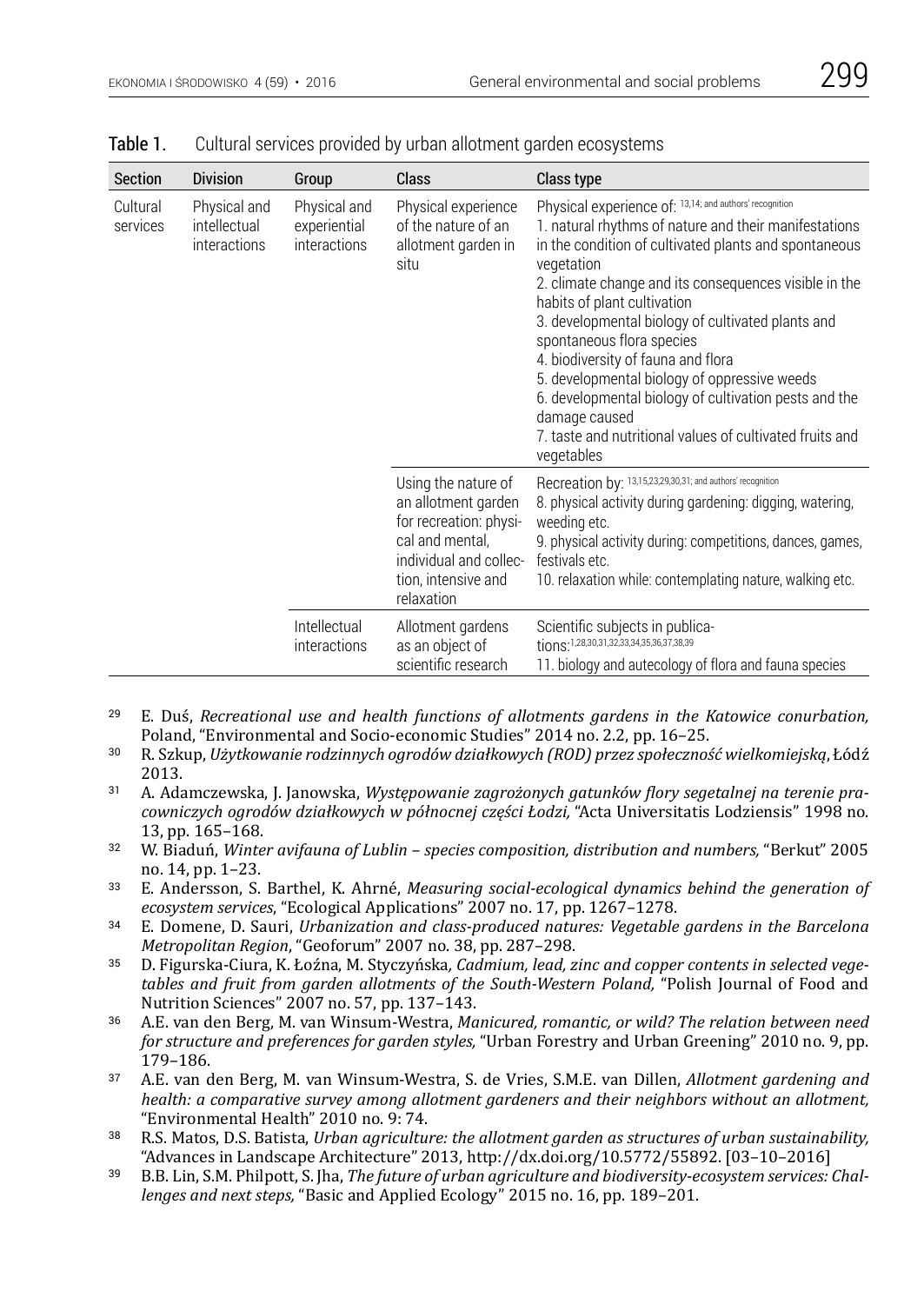| Section | <b>Division</b>                                                                                   | Group                                                                                                                                                                                                                                                                                                                                                                                                                                                                                                                              | Class                                                                                                      | Class type                                                                                                                                                                                                                                                                                                                                                                                                                                                                                                                                                                                        |
|---------|---------------------------------------------------------------------------------------------------|------------------------------------------------------------------------------------------------------------------------------------------------------------------------------------------------------------------------------------------------------------------------------------------------------------------------------------------------------------------------------------------------------------------------------------------------------------------------------------------------------------------------------------|------------------------------------------------------------------------------------------------------------|---------------------------------------------------------------------------------------------------------------------------------------------------------------------------------------------------------------------------------------------------------------------------------------------------------------------------------------------------------------------------------------------------------------------------------------------------------------------------------------------------------------------------------------------------------------------------------------------------|
|         |                                                                                                   |                                                                                                                                                                                                                                                                                                                                                                                                                                                                                                                                    |                                                                                                            | 12. biodiversity of fauna and flora<br>13. invasive plant and animal species<br>14. agrodiversity as a genetic resource of cultivation<br>plants<br>15. physicochemical properties of soils, fertilization and<br>yields of cultivations<br>16. fighting weeds in cultivations<br>17. protection of cultivations against pests<br>18. architecture of plots<br>19. position in urban green infrastructure and spatial<br>planning<br>20, the influence on the state of human health<br>21. importance for education<br>22. role in social cohesion<br>23. historiography<br>24. cultural heritage |
|         |                                                                                                   |                                                                                                                                                                                                                                                                                                                                                                                                                                                                                                                                    | Gaining and provid-<br>ing knowledge on<br>the nature of allot-<br>ment gardens and<br>allotment gardening | Scope of education: 14,15; and authors' recognition<br>25. biodiversity of fauna and flora<br>26. functioning of the natural environment<br>27. conditions of plant cultivation<br>28. methods and skills of plant cultivation<br>29. techniques of fighting weeds and animal pests<br>30. design plant composition according to the nature<br>of the habitat                                                                                                                                                                                                                                     |
|         | Allotment gardening<br>heritage: of materi-<br>als, ideals, customs<br>and social behav-<br>jours | Heritage of allotment gardening: 30,40,41,42,43,44,45,46,47; and<br>authors' recognition<br>31. a complex of family allotment gardens, as a histori-<br>cally-shaped type of urban agriculture landscape and<br>urban green infrastructure<br>32. long-term development of the allotments network<br>which constitutes a part of the historical urban layout<br>33. a nearly 100-year-old allotmenteering tradition -<br>a part of the city s historical identity and its tradition<br>34. heritage of natural biosphere resources |                                                                                                            |                                                                                                                                                                                                                                                                                                                                                                                                                                                                                                                                                                                                   |

- <sup>40</sup> C. DeSilvey, *Cultivated histories in a Scottish allotment garden,* "Cultural Geographies" 2003 no. 10,
- <sup>41</sup> A. Rubino, *The allotment gardens of the Ile de France: a tool for social development, "Journal of Mediterranean Ecology" 2007 no. 8, pp. 67–75.*
- 
- 
- 42 A. Smrekar, Allotment keeping in Ljubljana, "Geographia Polonica" 2009 no. 82, p. 69–86.<br>43 A. Pawlikowska-Piechotka, Tradycja ogrodów działkowych w Polsce, Gdynia 2010.<br>44 L. Acton, Allotment Gardens: A Reflection of H
- <sup>45</sup> M. Lorbek, M. Martinsen, *Allotment Garden Dwellings: Exploring Tradition and Legal Framework,* "Urbani izziv" 2015 no. 26 (special issue).
- <sup>46</sup> J. Spilková, J. Vágner, *The loss of land devoted to allotment gardening: The context of the contrasting pressures of urban planning, public and private interests in Prague, Czechia,* "Land Use Policy" 2016
- <sup>47</sup> M. Drilling, R. Giedych, L. Poniży, *The idea of allotment gardens and the role of spatial and urban planning,* in: S. Bell, R. Fox-Kämper, N. Keshavarz et al. (eds), *Urban allotment gardens in Europe*, London and New York 2016, pp. 35–61.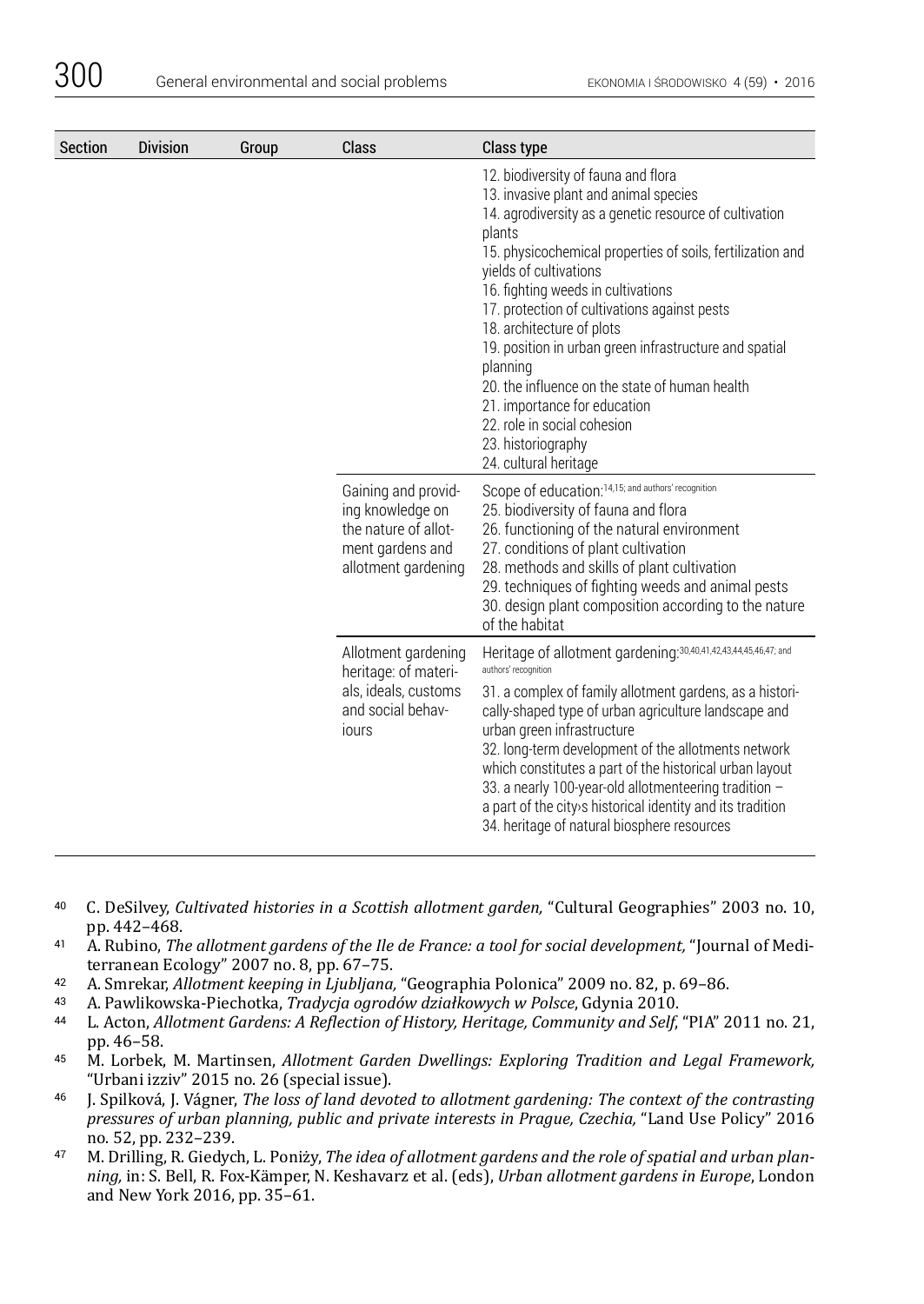| Section | <b>Division</b> | Group | Class                                                                                                                                           | Class type                                                                                                                                                                                                                                                                                                                                                                                                                                                                                                                                                                                                                                                                                                                                                                                                                                                                                                     |
|---------|-----------------|-------|-------------------------------------------------------------------------------------------------------------------------------------------------|----------------------------------------------------------------------------------------------------------------------------------------------------------------------------------------------------------------------------------------------------------------------------------------------------------------------------------------------------------------------------------------------------------------------------------------------------------------------------------------------------------------------------------------------------------------------------------------------------------------------------------------------------------------------------------------------------------------------------------------------------------------------------------------------------------------------------------------------------------------------------------------------------------------|
|         |                 |       |                                                                                                                                                 | 35. multi-generation knowledge about biodiversity of the<br>flora and fauna and the functioning of the natural envi-<br>ronment<br>36. heritage of the cultivation methods of vegetables,<br>fruits and ornamental plants developed by several<br>generations, and also the heritage of rituals<br>37. refuge for gene plant resources - ancient cultivars<br>of: fruit trees, shrubs and vegetables<br>38. a symbol of social cohesion<br>39. genius loci in memories and reminiscences of events<br>40. chronicles of UAGs estates<br>41. a hall of fame of distinguished activists in the UAGs<br>sector<br>42. recording the history of UAGs in legal acts                                                                                                                                                                                                                                                 |
|         |                 |       | Culture-forming role<br>of allotment garden-<br>ing                                                                                             | Culture-forming interactions: 14, and authors' recognition<br>43. development of the art of allotment gardening<br>44. development of culinary culture - creation of<br>recipes for food processing keeping visual, flavour<br>and nutritious characteristics of fruits and vegetables<br>from the allotment garden<br>45. organising allotment gardens with an artistic style<br>increasing the aesthetics of the urban landscape                                                                                                                                                                                                                                                                                                                                                                                                                                                                             |
|         |                 |       | Enhancing and<br>building family ties<br>and relations with<br>society based on<br>interactions with the<br>nature of the allot-<br>ment garden | Activity for social integration: 19,21,48; and authors' recognition<br>46. common garden management and gardening<br>47. mutual education in the art of allotment gardening<br>48. sharing knowledge about biodiversity of the flora<br>and fauna and the functioning of the nature<br>49. joint recreation<br>50. participation in family ceremonies and ceremonies<br>for the local community<br>51. economic assistance in the form of donating fruits<br>and vegetables<br>52. making UAGs available for the local community<br>53. organisation of harvest exhibitions (vegetables,<br>fruits, ornamental plants), gardening courses, artistic<br>workshops, lectures on healthy lifestyle<br>54. organisation of public space for recreation with<br>special attention paid to the youngest generation and<br>the elderly<br>55. conducting the so-called green schools for formal<br>education entities |

<sup>48</sup> J. Śniadek, A. Zajadacz, *Senior citizens and their leisure activity: understanding leisure behaviour of elderly people in Poland,* "Studies in Physical Culture and Tourism" 2010 no. 17, pp. 193–204.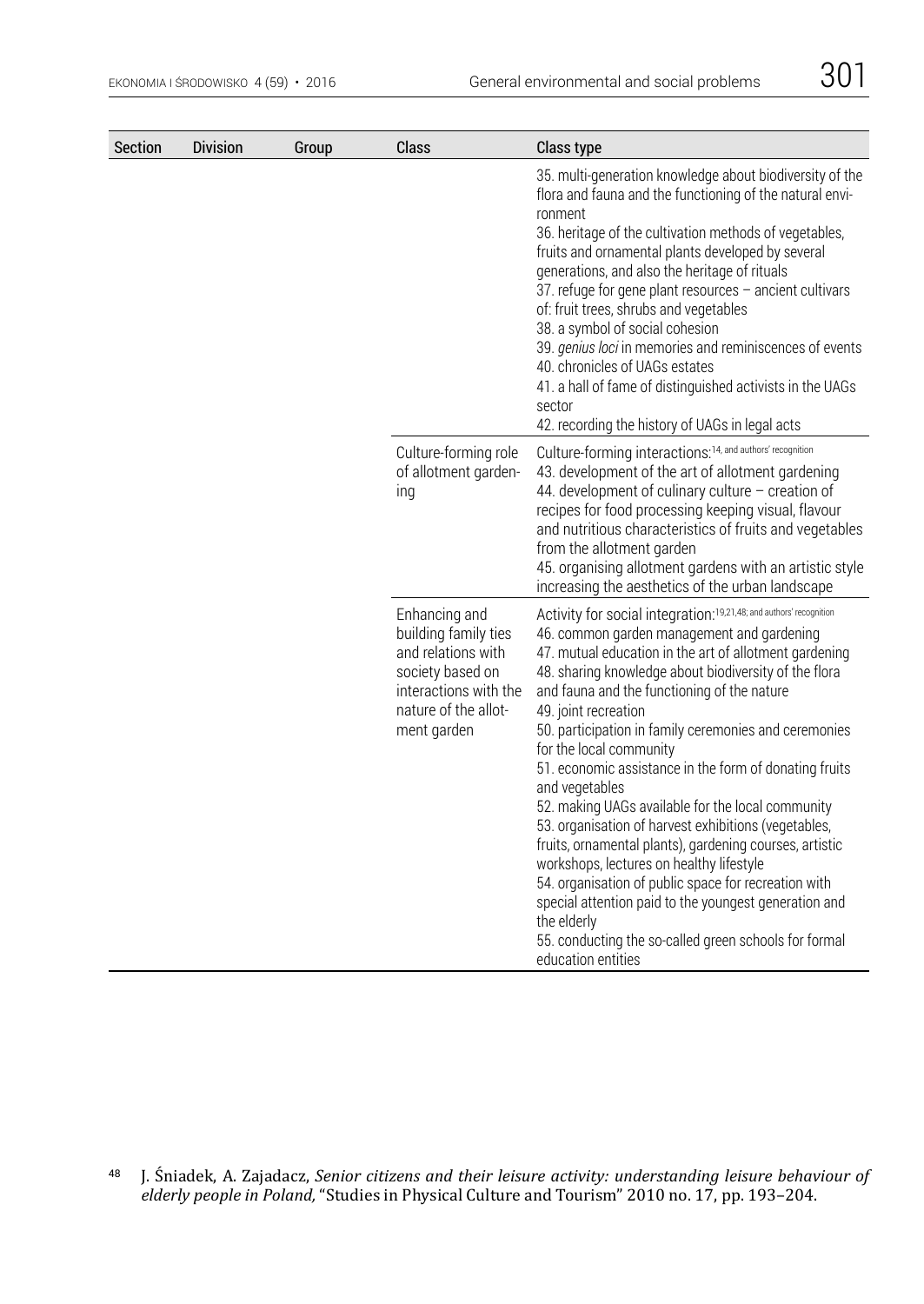| <b>Section</b> | <b>Division</b>                           | Group                     | Class                                                 | Class type                                                                                                                                                                                                                                                                                                                                                                                                                                                                                                                                                                                                                                                                                                                                                                                                                                                                                                                                                                                                                                                                                                                                                                                                                                                                      |
|----------------|-------------------------------------------|---------------------------|-------------------------------------------------------|---------------------------------------------------------------------------------------------------------------------------------------------------------------------------------------------------------------------------------------------------------------------------------------------------------------------------------------------------------------------------------------------------------------------------------------------------------------------------------------------------------------------------------------------------------------------------------------------------------------------------------------------------------------------------------------------------------------------------------------------------------------------------------------------------------------------------------------------------------------------------------------------------------------------------------------------------------------------------------------------------------------------------------------------------------------------------------------------------------------------------------------------------------------------------------------------------------------------------------------------------------------------------------|
|                | Spiritual and<br>symbolic<br>interactions | Spiritual<br>interactions | Spiritual states<br>related to allotment<br>gardening | Expression of spiritual states: 14, 18, 20; and authors' recognition<br>56. biophilia - positive, emotional reactions to allot-<br>ment garden nature<br>57. cheerfulness resulting from physical well-being,<br>psychological well-being and social well-being<br>58, satisfaction from success in life in the emotional<br>and affiliative dimension, strengthening family rela-<br>tions and establishing social relations with other<br>people<br>59. no fear of social exclusion $-$ for elderly people,<br>long-term unemployed people, poor people, single<br>mothers etc.<br>60. satisfaction from self-fulfilment: fulfilling one>s<br>dreams, achievement of the assumed goal, fulfilling<br>ambitions, doing hobby, fully used free time, healthy<br>lifestyle, intellectual and spiritual development<br>61. a sense of food security resulting from the pro-<br>duction of cheap and healthy food processed on<br>one's own<br>62. reflection on periodicity, change and transience of<br>life<br>63. responsibility for continuation of allotment gar-<br>dening traditions and keeping allotment gardens in<br>green infrastructure of the city<br>64. acceptance of UAGs estate management board<br>initiatives that meet the needs of the local commu-<br>nity |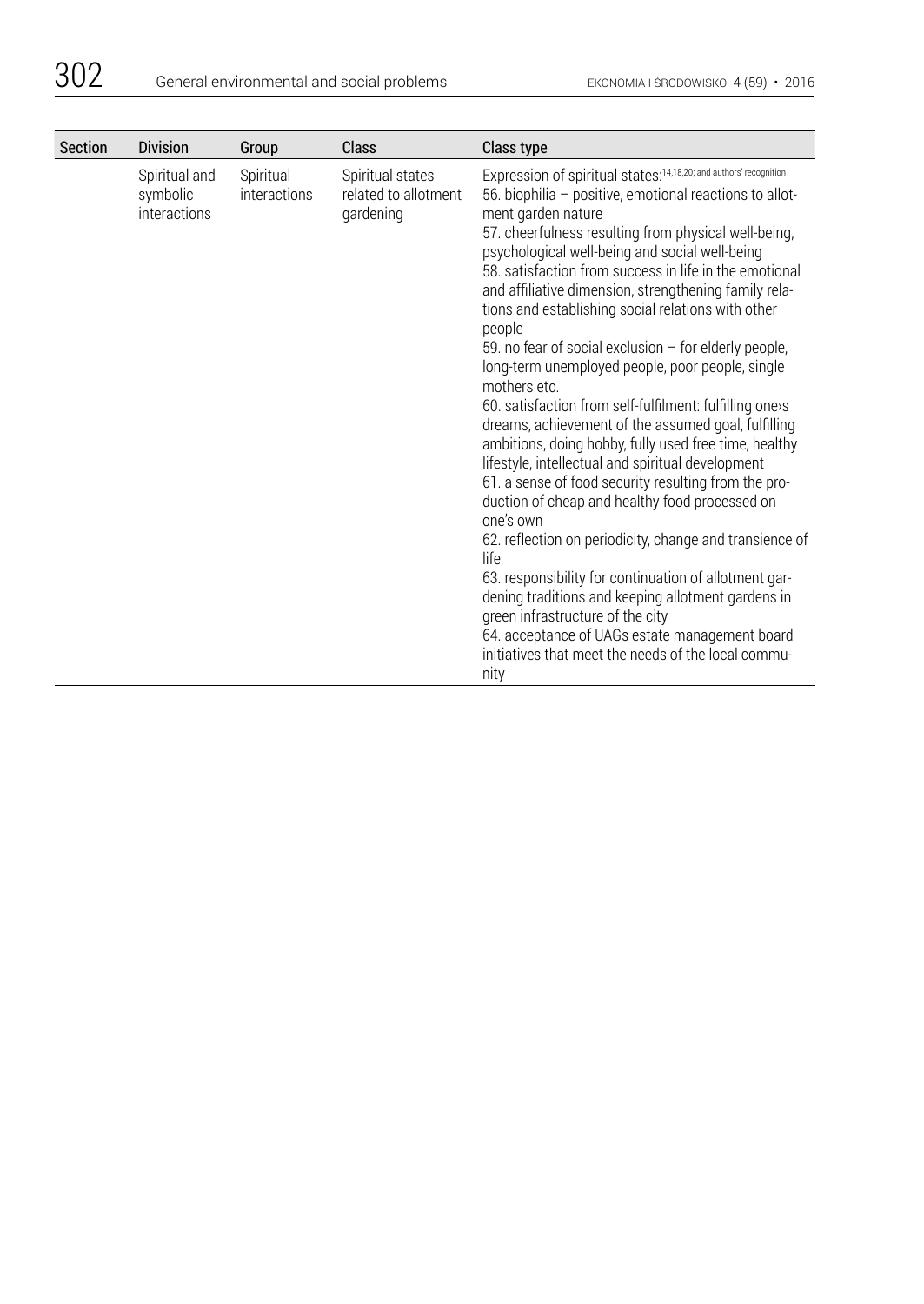# Table 2. Significances of cultural benefits from urban allotment gardens based on opinions from a questionnaire interview with allotment gardeners

|                                                                                                                                 | % (from 110<br>respondents) | Average<br>value <sup>a)</sup> |
|---------------------------------------------------------------------------------------------------------------------------------|-----------------------------|--------------------------------|
| KNOWLEDGE OF BIODIVERSITY IN ALLOTMENT GARDENS                                                                                  |                             |                                |
| - recognition of the majority of weeds and pests without knowing names of plant and animal                                      | 94                          |                                |
| - plants and animals known by their names and taxonomy                                                                          | 8                           |                                |
| GAINING KNOWLEDGE ABOUT PLANT CULTIVATION                                                                                       |                             |                                |
| - from one's own experience                                                                                                     | 42                          |                                |
| - from an older member of the family, allotment user                                                                            | 28                          |                                |
| - obtaining information from another allotment user from the same UAGS estate or from<br>outside/only from the same UAGs estate | 72/66                       |                                |
| - from scientific and popular science articles                                                                                  | 24                          |                                |
| - consultations with a specialist from UAGs estate management board                                                             | 4                           |                                |
| - seldom/on a regular basis                                                                                                     | 32/68                       |                                |
| SOCIAL COHESION                                                                                                                 |                             |                                |
| - exchanging plant material with neighbours                                                                                     | 94                          |                                |
| - neighbourly help in gardening work                                                                                            | 26                          |                                |
| - family meetings at the allotments                                                                                             | 87                          |                                |
| - participation in meetings at the allotments with society outside the UAGs estate                                              | $\overline{2}$              |                                |
| IMPORTANCE OF THE ALLOTMENT GARDEN FOR ITS USER                                                                                 |                             |                                |
| - physical well-being benefits                                                                                                  | 99                          | 1.5                            |
| psychological well-being benefits                                                                                               | 95                          | 1.8                            |
| - social well-being benefits                                                                                                    | 97                          | 1.3                            |

a)  $0$  – not important,  $1$  – important,  $2$  – highly important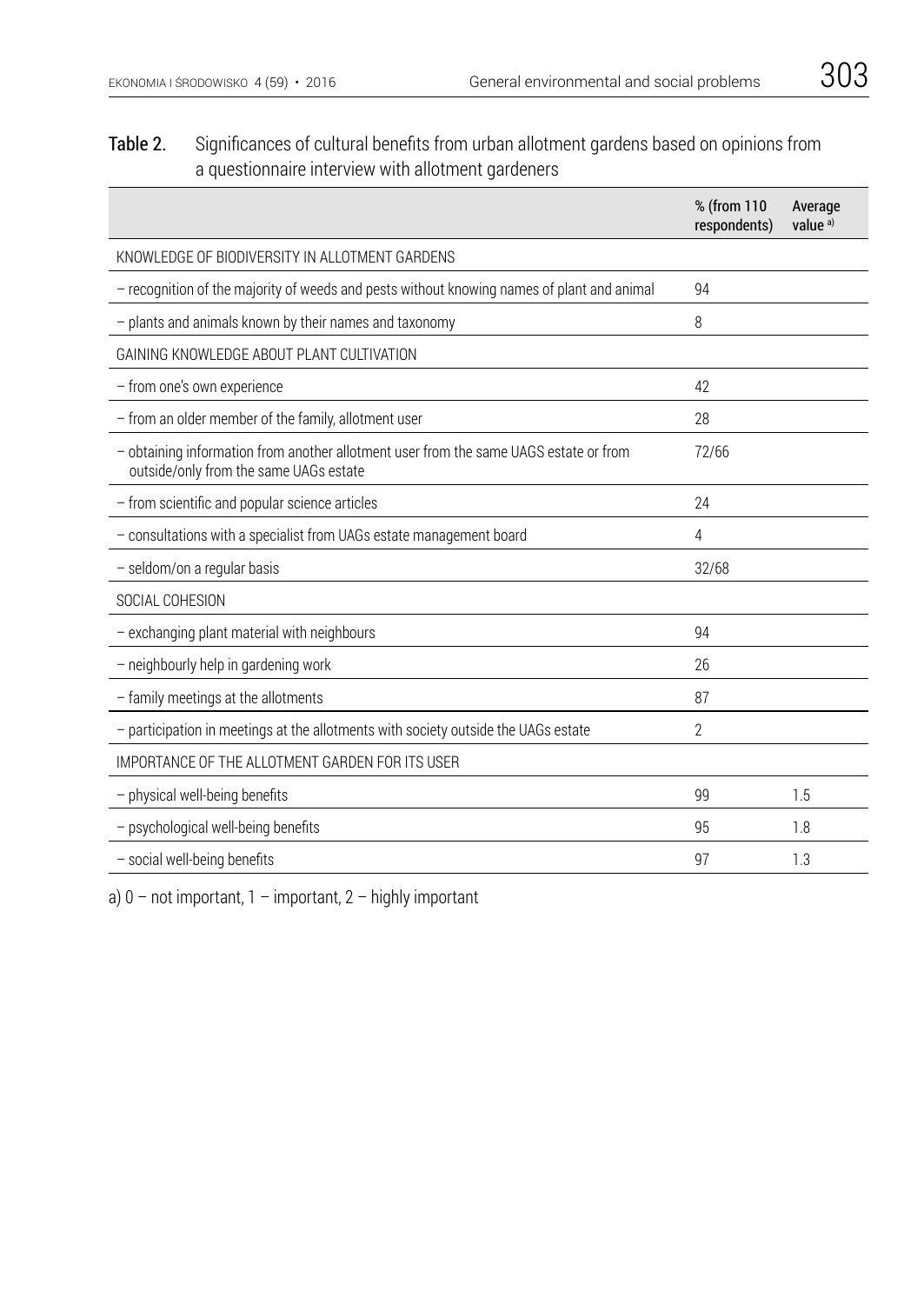# The contribution of the authors in the article

Prof. Janina Borysiak, Ph.D – 70% Prof. Andrzej Mizgajski, Ph.D – 30%

# **Literature**

- Acton L., *Allotment Gardens: A Reflection of History, Heritage, Community and Self,*  "PIA" 2011 no. 21, pp. 46–58
- Adamczewska A., Janowska J., *Występowanie zagrożonych gatunków flory segetalnej na terenie pracowniczych ogrodów działkowych w północnej części Łodzi*, "Acta Universitatis Lodziensis" 1998 no. 13, pp. 165–168
- Andersson E., Barthel S., Ahrné K., *Measuring social-ecological dynamics behind the generation of ecosystem services,* "Ecological Applications" 2007 no. 17, pp. 1267–1278
- Armstrong D.L., *A community diabetes education and gardening project to improve diabetes care in a Northwest American Indian tribe*, "Diabetes Educator" 2000 no. 26, pp. 113–120
- Barthel S., Folke C., Colding J., *Social-ecological memory in urban gardens*-*Retaining the capacity for management of ecosystem services*, "Global Environmental Change" 2010 no. 20, pp. 255–265
- Bell S., Fox-Kämper R., Keshavarz N. et al. (eds), *Urban allotment gardens in Europe*, London and New York 2016
- Biaduń W., *Winter avifauna of Lublin species composition, distribution and numbers*, "Berkut" 2005 no. 14, pp. 1–23
- Borysiak J., Mizgajski A., Speak A., *Floral biodiversity of allotment gardens and its contribution to urban green infrastructure*, "Urban Ecosystems" 2016, pp. 1–13
- Breuste J., *Allotment gardens as part of urban green infrastructure: Actual trends and perspectives in Central Europe*, in: N. Müller, P. Werner, J.G. Kelcey (eds), *Urban Biodiversity and Design*, 2010, pp. 463–476
- Breuste J., Artmann M., *Allotment garden contribute to urban ecosystem service: Case study Salzburg, Austria*, "Journal of Urban Planning and Development" 2015 no. 141(3), pp. 1–10
- Breuste J.H., Artmann M., *Cultural benefits from allotment gardens in Salzburg, Austria*, in: S. Bell, R. Fox-Kämper, N. Keshavarz et al. (eds), *Urban allotment gardens in Europe*, London and New York 2016
- Camps-Calvet M., Langemeyer J., Calvet-Mir L., Gómez-Baggethun E., *Ecosystem services provided by urban gardens in Barcelona, Spain: Insights for policy and planning*, "Environmental Science and Policy" 2016 no. 62, pp. 14–23
- Chan K.M.A., Satterfield T., Goldstein J., *Rethinking ecosystem services to better address and navigate cultural values*, "Ecological Economics" 2012 no. 74, pp. 8–18
- Davis J.N., Ventura E.E., Cook L.T. et al., *LA Sprouts: A gardening, nutrition, and cooking intervention for Latino youth improves diet and reduces obesity*, "Journal of the American Dietetic Association" 2011 no. 111, pp. 1224–1230
- DeSilvey C., *Cultivated histories in a Scottish allotment garden*, "Cultural Geographies" 2003 no. 10, pp. 442–468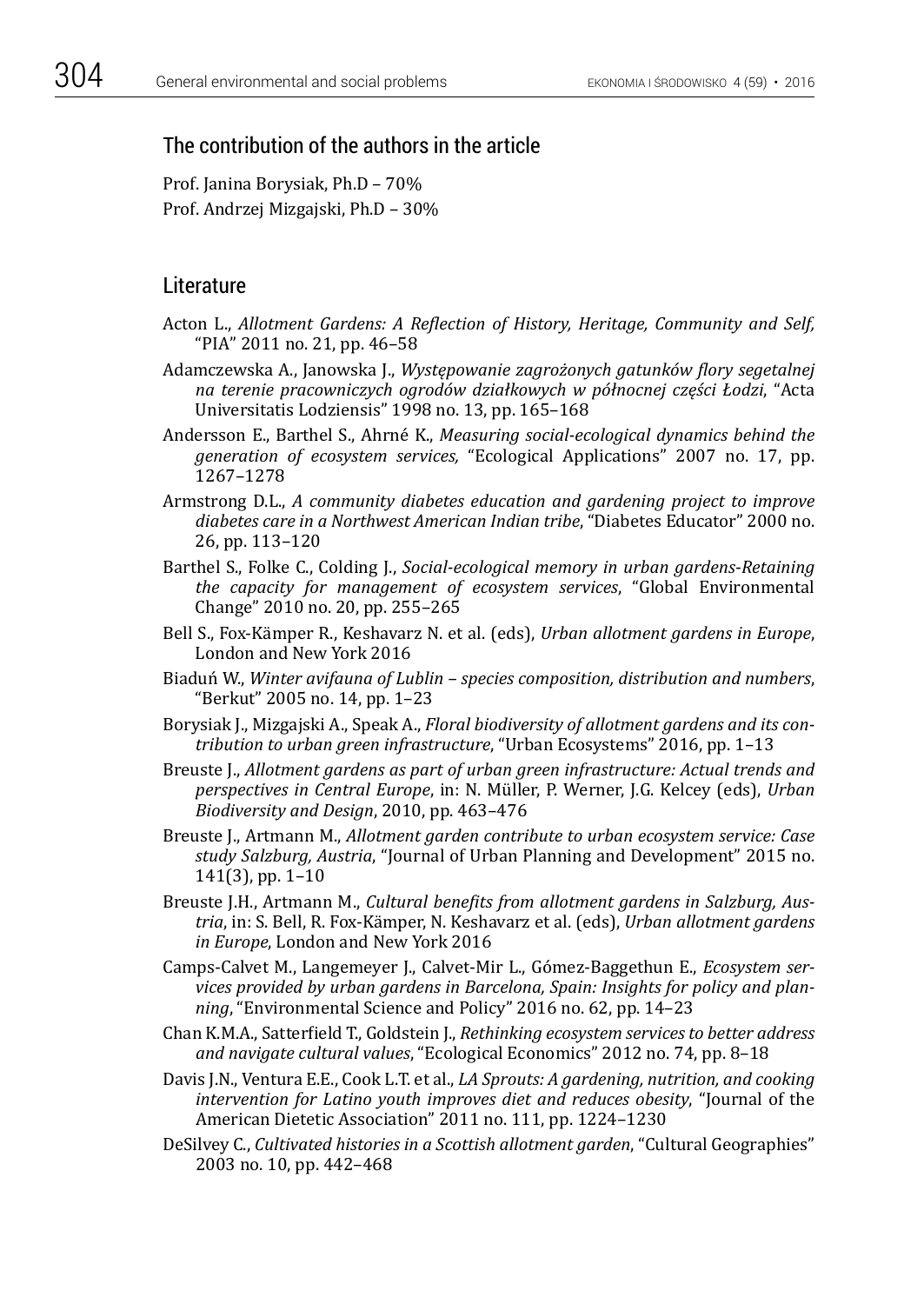- Domene E., Sauri D., *Urbanization and class-produced natures: Vegetable gardens in the Barcelona Metropolitan Region,* "Geoforum" 2007 no. 38, pp. 287–298
- Drilling M., Giedych R., Poniży L., *The idea of allotment gardens and the role of spatial and urban planning*, in: S. Bell, R. Fox-Kämper, N. Keshavarz et al. (eds), *Urban allotment gardens in Europe*, London and New York 2016
- Dunnett N., Qasim M., *Perceived benefits to human well being of urban gardens*, "Hort Technology" 2000 no. 10, pp. 40–45
- Duś E., *Recreational use and health functions of allotments gardens in the Katowice conurbation*, *Poland*, "Environmental and Socio-economic Studies" 2014 no. 2.2, pp. 16–25
- Ferres M., Townshend T.G., *The social, health and well-being benefits of allotments: five societies in Newcastle*, "Global Urban Research Unit, Electronic Working Paper" 2012 no. 47
- Figurska-Ciura D., Łoźna K., Styczyńska M., *Cadmium, lead, zinc and copper contents in selected vegetables and fruit from garden allotments of the South-Western Poland*, "Polish Journal of Food and Nutrition Sciences" 2007 no. 57, pp. 137–143
- Gębka D., Kędziora-Kornatowska K., Podhorecka M. et al., *Activation of the elderly with dementia syndrome,* "Medical and Biological Sciences" 2015 no. 29, pp. 5–9
- Haines-Young R., Potschin M., *CICES. Towards a common classification of ecosystem services. CICES v.4.3* (January 2013), www.cices.eu
- Hawkins J.L., Thirlaway K.J., Backx K. et al., *Allotment gardening and other leisure activities for stress reduction and healthy ageing*, "Hort Technology" 2011 no. 21, pp. 577–585
- Kabiri B., Balilan L., *The analysis of the Iranian garden-therapy process based on the perceptual ecologic theory*, "Journal of Art and Architecture" 2015 no. 1, pp. 5–13
- Kaczmarek T., Walaszek M., *4.1. Rozmieszczenie, dynamika i struktura ludności*, in: T. Kaczmarek (ed.), *Koncepcja kierunków rozwoju przestrzennego metropolii Poznań*, Poznań 2015
- La Rosa D., Spyra M., Inostroza L., *Indicators of cultural ecosystem services for urban planning: A review*, "Ecological Indicators" 2016 no. 61, pp. 74–89
- Langemeyer J., Latkowska M.J., Gómez-Baggethun E.N., *Ecosystem services from urban gardens*, in: S. Bell, R. Fox-Kämper, N. Keshavarz et al. (eds), *Urban allotment gardens in Europe*, London and New York 2016, pp. 115–141
- Lin B.B., Philpott S.M., Jha S., *The future of urban agriculture and biodiversity-ecosystem services: Challenges and next steps*, "Basic and Applied Ecology" 2015 no. 16, pp. 189–201
- Lorbek M., Martinsen M., *Allotment Garden Dwellings: Exploring Tradition and Legal Framework*, "Urbani izziv" 2015 no. 26 (special issue)
- Matos R.S., Batista D.S., *Urban agriculture: the allotment garden as structures of urban sustainability*, "Advances in Landscape Architecture" 2013, http://dx.doi. org/10.5772/55892
- Milligan C., Gatrell A., Bingley A., '*Cultivating health*'*: therapeutic landscapes and older people in northern England*, "Social Science and Medicine" 2004 no. 58, pp. 1781– 1793
- Park S.A., Lee K.S., Son K.C., *Determining exercise intensities of gardening tasks as a physical activity using metabolic equivalents in older adults*, "Hort Science" 2011 no. 46, pp. 1706–1710
- Pawlikowska-Piechotka A., *Tradycja ogrodów działkowych w Polsce*, Gdynia 2010